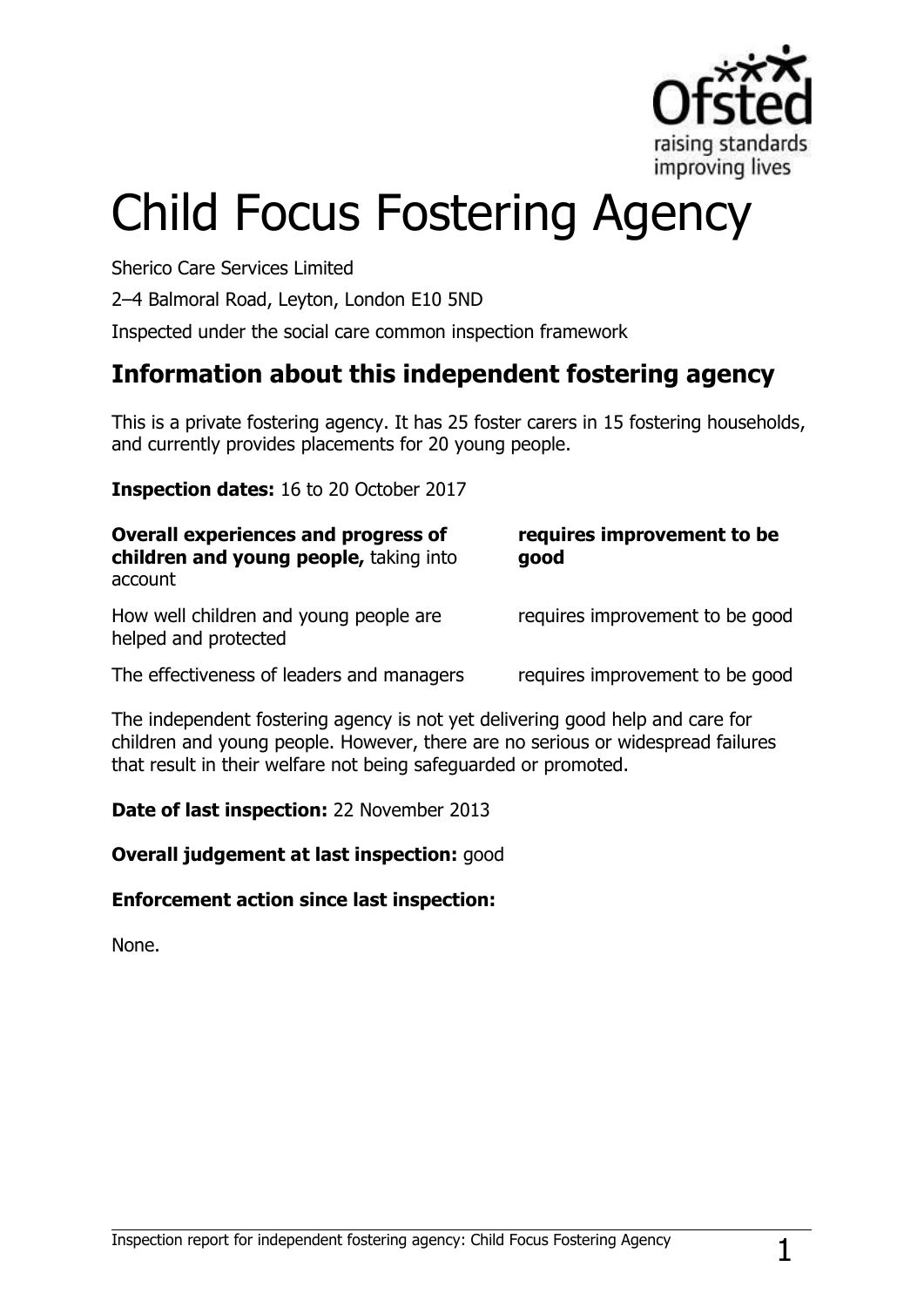

## **Key findings from this inspection**

This independent fostering agency requires improvement to be good because:

- The agency does not maintain effective systems to gather information in order to monitor the outcomes and progress of young people.
- $\blacksquare$  The agency fails to undertake regular reviews of the quality of care. This means that managers lack the oversight that they need to identify the shortfalls and strengths of the service.
- Annual reviews of foster carers do not always take place and, when they do, the assessments and reports are not of a consistently good standard.
- The agency does not consistently demonstrate how supervising social workers intervene in order to meet the assessed needs of young people in relation to health and education.
- $\blacksquare$  The agency policy in relation to handling complaints does not specify how complaints are recorded.
- The agency does not consistently update Disqualification and Barring Service (DBS) checks in line with the frequency identified in its own safeguarding policy.
- $\blacksquare$  The agency fails to routinely make use of the views of young people to inform service development.

The independent fostering agency's strengths :

- Young people speak positively about the care that they receive. They report feeling safe, and some young people make good progress.
- $\blacksquare$  Most foster carers are very happy with the support that they receive from supervising social workers.
- The agency provides excellent opportunities for foster carers to undertake training in a range of relevant areas, including child protection.
- Feedback from placing social workers is consistently positive. They feel that the agency works well in partnership with them and that foster carers provide good placements for young people.
- $\blacksquare$  The agency has recently recruited new supervising social workers. They have made a positive contribution to the service, and recording has improved in recent months.
- Some young people are supported to 'stay put' and remain with their foster families beyond their 18th birthday.
- $\blacksquare$  The agency pays close attention to the cultural needs of young people when making placements.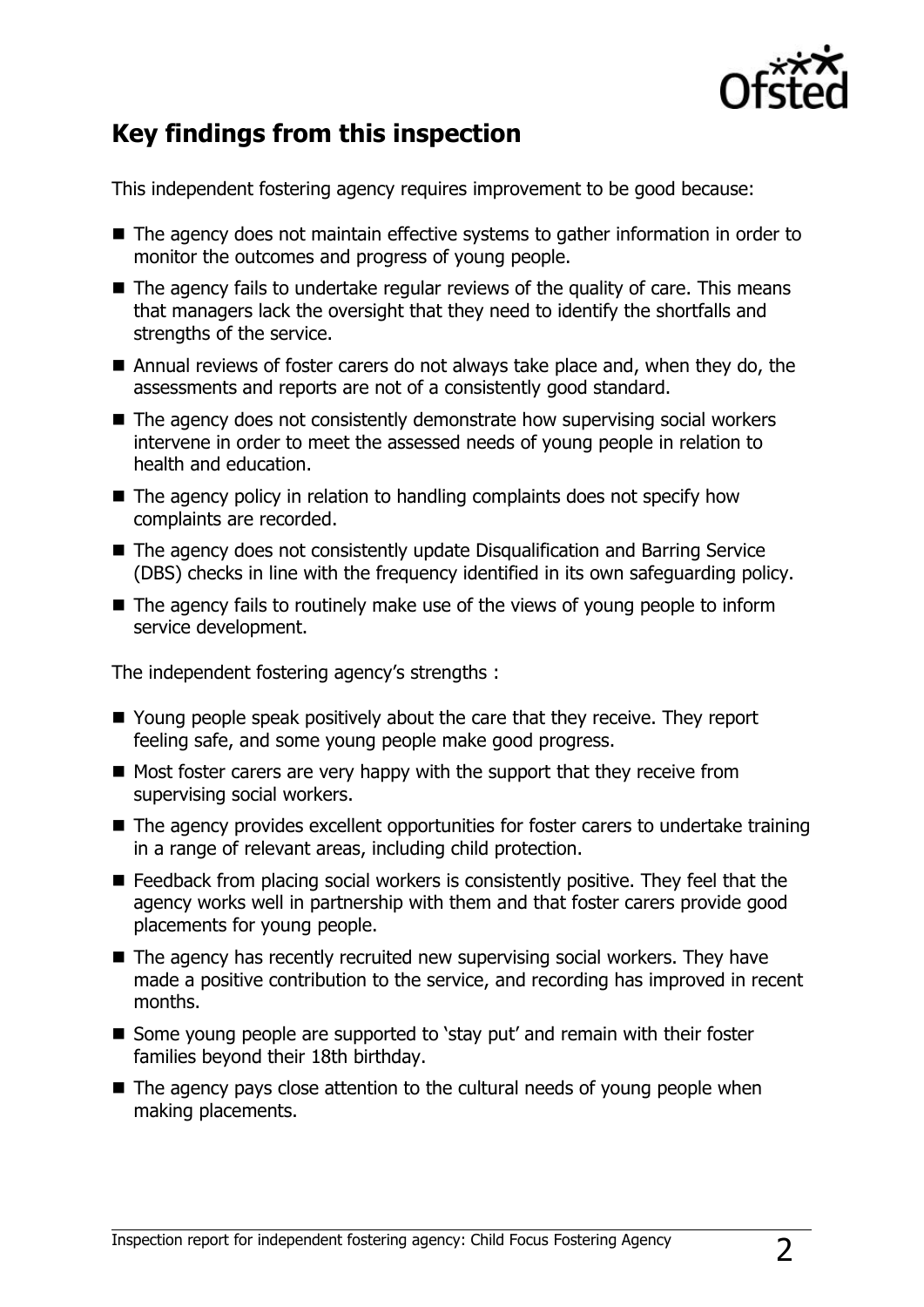

## **What does the independent fostering agency need to do to improve?**

#### **Statutory requirements**

This section sets out the actions that the registered person(s) must take to meet the Care Standards Act 2000, Fostering Services (England) Regulations 2011 and the national minimum standards. The registered person(s) must comply within the given timescales.

| <b>Requirement</b>                                                                                                                                                                                                                                                                                                                                                            | Due date   |
|-------------------------------------------------------------------------------------------------------------------------------------------------------------------------------------------------------------------------------------------------------------------------------------------------------------------------------------------------------------------------------|------------|
| Reviews and terminations of approval                                                                                                                                                                                                                                                                                                                                          | 01/03/2018 |
| The fostering service provider must review the approval of each<br>foster parent in accordance with this regulation.                                                                                                                                                                                                                                                          |            |
| A review must take place not more than a year after approval, and<br>thereafter whenever the fostering service provider considers it<br>necessary, but at intervals of not more than a year.                                                                                                                                                                                  |            |
| When undertaking a review, the fostering service provider must-                                                                                                                                                                                                                                                                                                               |            |
| make such enquiries and obtain such information as they consider<br>necessary in order to review whether the foster parent continues to<br>be suitable to be a foster parent and the foster parent's household<br>continues to be suitable, and                                                                                                                               |            |
| seek and take into account the views of-                                                                                                                                                                                                                                                                                                                                      |            |
| the foster parent,                                                                                                                                                                                                                                                                                                                                                            |            |
| any child placed with the foster parent (subject to the child's age<br>and understanding), and                                                                                                                                                                                                                                                                                |            |
| any placing authority which has, within the preceding year, placed a<br>child with the foster parent.                                                                                                                                                                                                                                                                         |            |
| At the conclusion of the review, the fostering service provider must<br>prepare a written report, setting out whether-                                                                                                                                                                                                                                                        |            |
| the foster parent continues to be suitable to be a foster parent and<br>the foster parent's household continues to be suitable, and                                                                                                                                                                                                                                           |            |
| the terms of the foster parent's approval continue to be appropriate.                                                                                                                                                                                                                                                                                                         |            |
| In order to meet this regulation, the agency must ensure that<br>reviews take place at least annually. The reports of the annual<br>review must be informed by evidenced based assessment and<br>consider all relevant areas. The annual review process must ensure<br>that carers continue to be suitable and that they are making a<br>positive difference to young people. |            |
| Regulation 28(1), (2), (3)(a)(b)(i)(ii)(iii), (4)(a)(b))                                                                                                                                                                                                                                                                                                                      |            |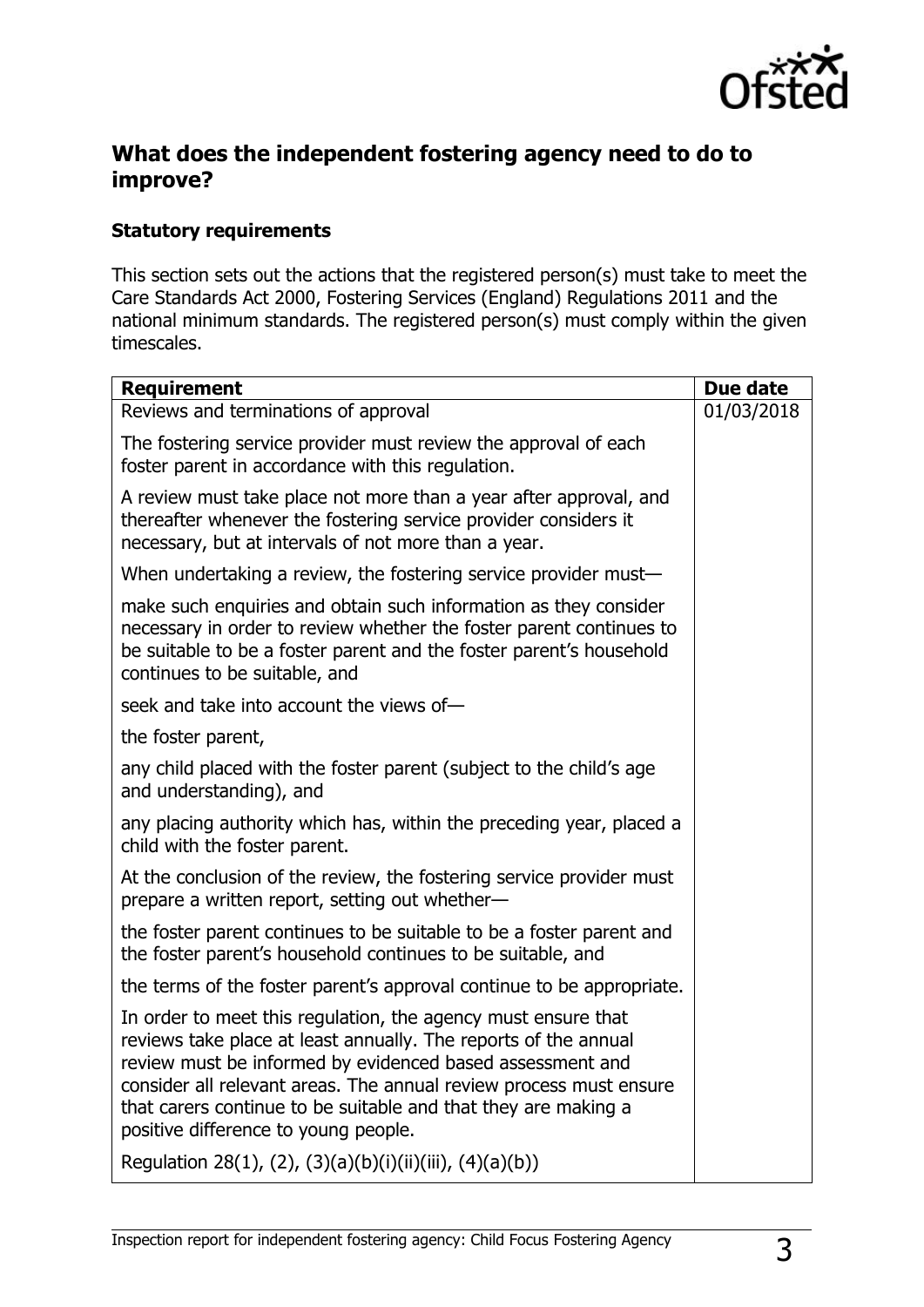

| Review of quality of care:                                                                                                                                                                                                                                                            | 01/03/2018 |
|---------------------------------------------------------------------------------------------------------------------------------------------------------------------------------------------------------------------------------------------------------------------------------------|------------|
| The registered person must maintain a system for-                                                                                                                                                                                                                                     |            |
| monitoring the matters set out in Schedule 6 at appropriate<br>intervals, and                                                                                                                                                                                                         |            |
| improving the quality of foster care provided by the fostering<br>agency.                                                                                                                                                                                                             |            |
| The registered person must provide the Chief Inspector with a<br>written report in respect of any review conducted for the purposes<br>of paragraph (1) and, on request, to any local authority.                                                                                      |            |
| The system referred to in paragraph (1) must provide for<br>consultation with foster parents, children placed with foster parents,<br>and their placing authority (unless, in the case of a fostering agency<br>which is a voluntary organisation, it is also the placing authority). |            |
| Regulation 35(1)(a)(b), (2), (3))                                                                                                                                                                                                                                                     |            |
| Notifiable events.                                                                                                                                                                                                                                                                    | 01/01/2018 |
| If any of the events listed in column 1 of the table in Schedule 7<br>takes place in relation to a fostering agency, the registered person<br>must without delay notify the persons or bodies indicated in respect<br>of the event in column 2 of the table.                          |            |
| Regulation $36(1)$ )                                                                                                                                                                                                                                                                  |            |
| Education, employment and leisure activities.                                                                                                                                                                                                                                         | 1/01/2018  |
| The fostering service provider must promote the educational<br>achievement of children placed with foster parents.                                                                                                                                                                    |            |
|                                                                                                                                                                                                                                                                                       |            |
| In particular the fostering service provider must-                                                                                                                                                                                                                                    |            |
| implement a procedure for monitoring the educational achievement,<br>progress and school attendance of children placed with foster<br>parents.                                                                                                                                        |            |

### **Recommendations**

- Ensure that the views of young people are used to inform service development. (National minimum standards (NMS) 1.7)
- **Ensure that interventions to meet the assessed health needs of young people are** consistently identified in agency support plans and discussed with foster carers in supervision. (NMS 6.5)
- Ensure that the educational achievements of young people are considered as part of the foster carer annual review process. The agency must also collect data in relation to education attendance and achievements in order to monitor the progress young people are making. (NMS 8.7)
- Ensure that the agency policy in relation to handling complaints is explicit in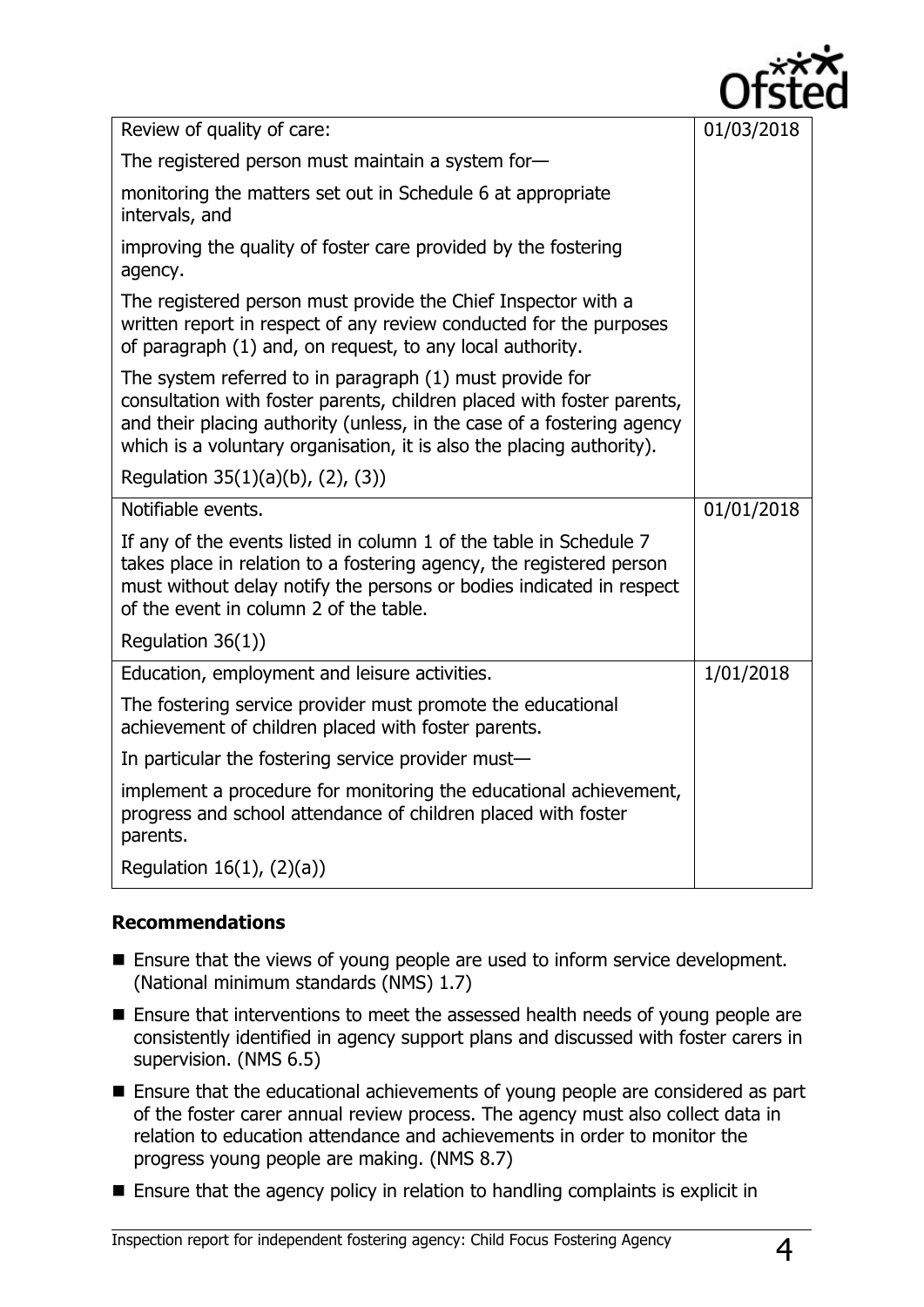

describing how the agency records the circumstances, investigation and outcomes of both formal and informal complaints. For the avoidance of doubt, the agency should record more serious complaints, even if they are reported in an informal way. (NMS 21.11)

■ Ensure that there is a system in place to monitor the quality and adequacy of record keeping and take action when needed. (NMS 26.2).

This relates to the records in relation to individual support plans and foster carer annual review reports.

- $\blacksquare$  Ensure that the service can demonstrate that it consistently follows good recruitment practice. This includes checking any gaps in employment, dating and signing reference verifications and obtaining proof of address. (NMS 19.2).
- Ensure that DBS checks are carried out in line with the frequency identified in the agency's policy. At the time of this inspection, this is every three years. (NMS 13.5)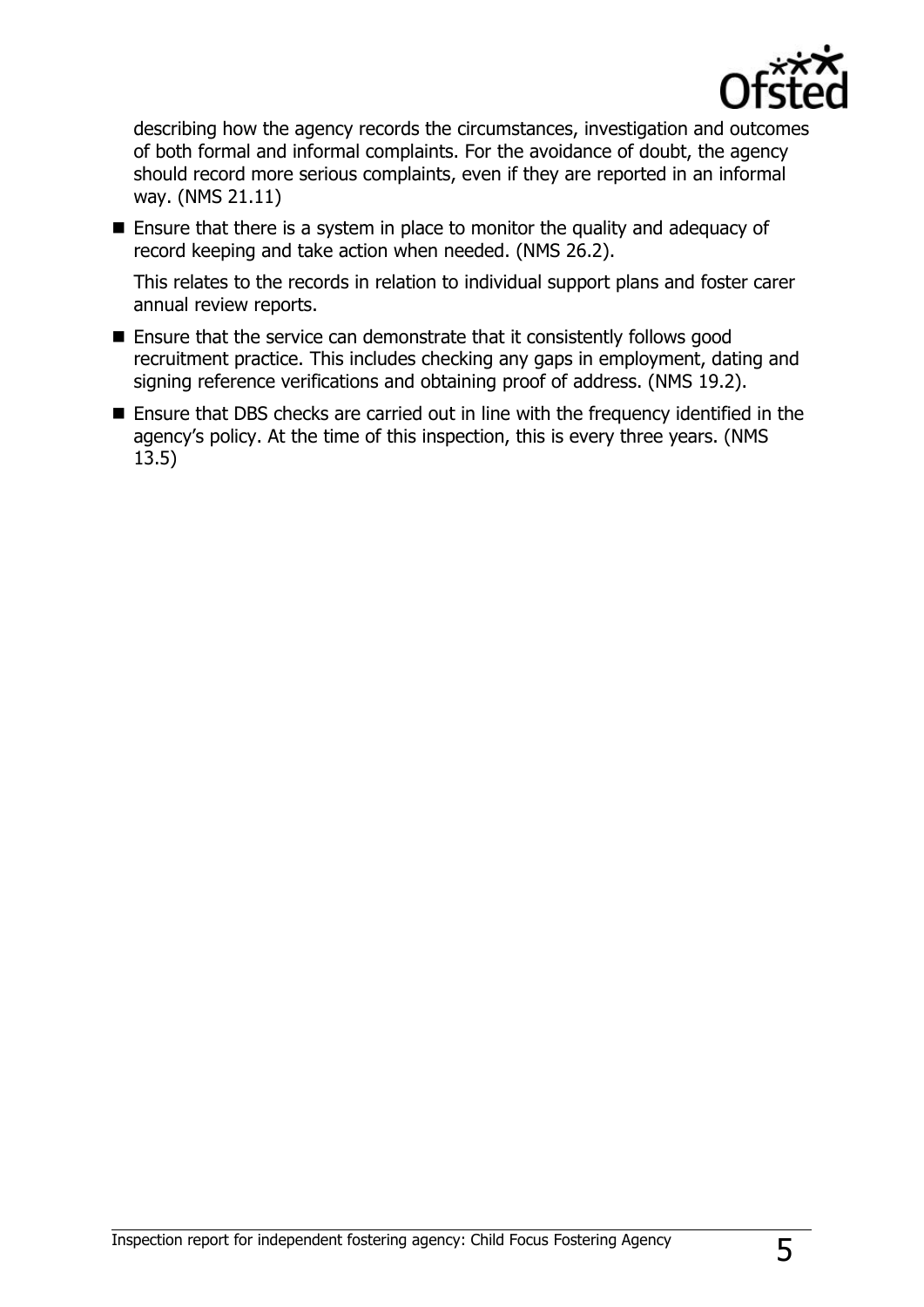

## **Inspection judgements**

#### **Overall experiences and progress of children and young people: requires improvement to be good**

The agency does not have effective systems in place to monitor the progress of young people. This means that it is unable to demonstrate that all young people consistently make progress from their starting points. It does not, for example, gather detailed information in relation to the attendance and attainment of young people in education. This means that it cannot be sure that all young people are receiving the support and help that they need to achieve the best possible outcomes.

The annual review of foster carers is an important mechanism for ensuring that foster carers maintain high standards of care and make a positive difference in the lives of young people. However, the agency does not always ensure that these reviews take place. In addition, the reviews are not of a consistently high quality. In one example, the reports on a foster carer were identical for two consecutive years. In another example, the independent social worker review for a foster carer did not consider the educational outcomes of the young people in placement. This means that foster carers are sometimes assessed as being suitable to continue to foster without any reference to the experience, progress and welfare of the young people in placement with them.

The quality of annual reviews for foster carers is inconsistent. Some reviews were informed by good supervising social worker reports and good, evidenced-based assessment by the independent reviewing social worker. These reports also carefully considered the views of young people and placing social workers as part of the assessment.

Foster carers are, on the whole, very positive about the support provided by the agency's supervising social workers. One foster carer described how the agency social worker was always available when she needed support. Another foster carer noted how the supervising social worker had spent several hours at the foster home, supporting her to manage a challenging situation.

Foster carers have access to a range of suitable and relevant training. Most of the training is face to face and facilitated by experienced trainers. Foster carers comment positively about the quality of the training on offer. The agency collects information about who attends training. However, this information is not organised in a way that makes it easy to monitor and check that all foster carers have had recent, relevant training.

Supervising social workers provide regular support and formal supervision to foster carers. They usually offer advice and guidance to help foster carers to meet the assessed needs of the young people. However, this is not always the case and, in one example, it was not clear in the young person's support plan, or through the agency's supervision records, how they were being supported in relation to a health issue. In another example, the agency's individual support plan for a young person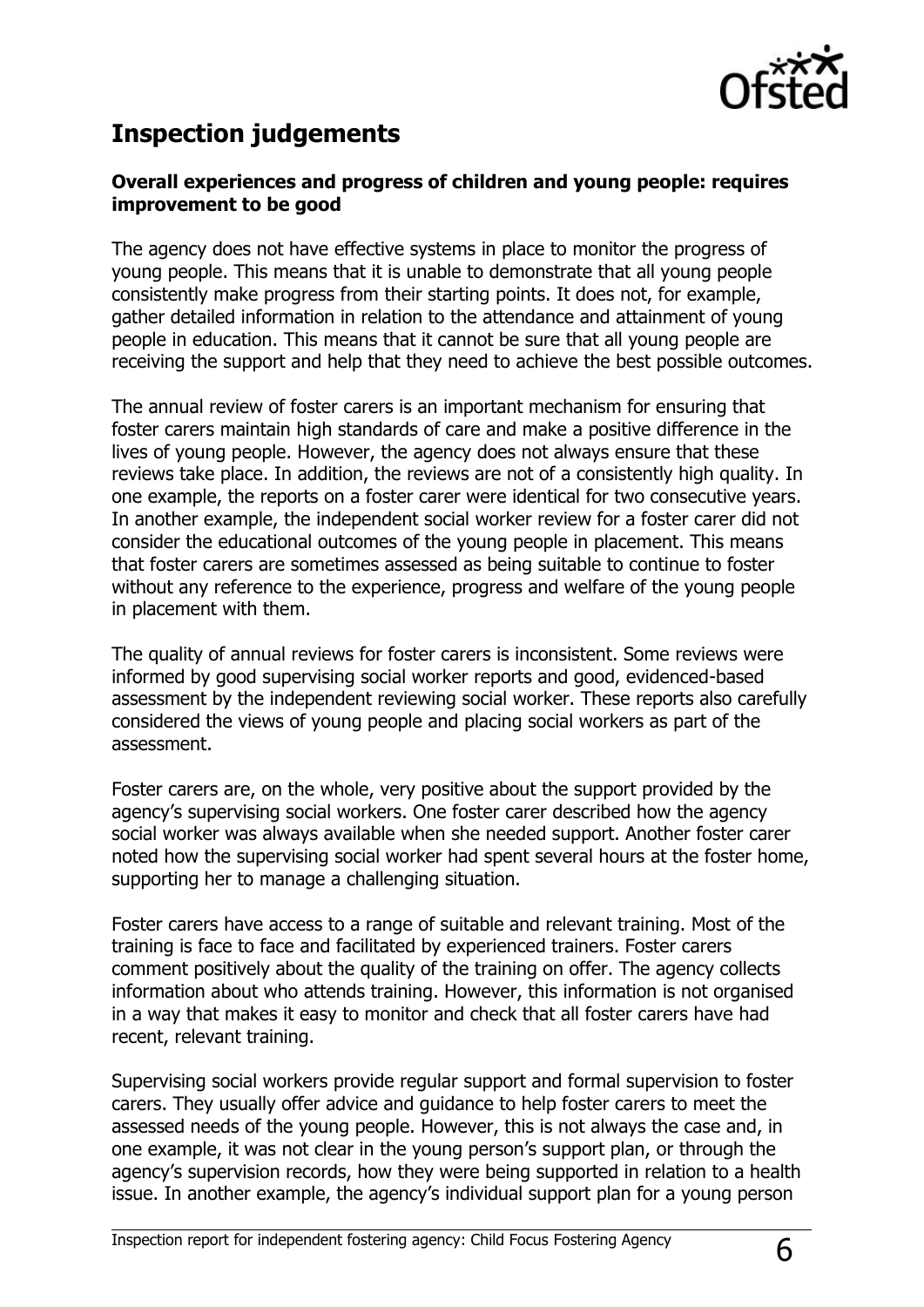

had not been updated. The identified strategy to support them in their education was not relevant, because the young person was no longer attending education.

The young people who shared their views with the inspector were overwhelmingly positive about their foster carers. One said (of their foster carers): 'they are amazing, they are really supportive. If I am feeling down, they talk to me.' This young person went on to say that she had improved her attendance at education and no longer self-harmed. Another young person appreciated the fact that her foster carer gets on well with her mother. She felt that her foster carer's support made it possible for her to see more of her mother and meant that she would soon be able to return to live with her. One young person felt that her foster carer treated her better than any other foster carer whom she had lived with. She described how she is able to talk to her carer when she is upset. She added that she felt part of the family and that the home was 'nice and comfy'.

Placing social workers gave positive feedback about the quality of care offered to young people. One placing social worker described how the foster carers had established good rapport with a young person and 'went above and beyond to support them'. They commented that the agency worked effectively in partnership with them and attended all relevant professionals' meetings.

The agency has a range of foster carers to meet the cultural and faith needs of young people. Most young people are well matched in this regard. The agency has a strong ethos in terms of promoting diversity and equality. This means that young people are placed in families that understand and respond to the individual needs in respect of their culture and faith.

Several young people have successfully moved on to independent living from their foster homes. Some young people remain with their carers into adulthood.

#### **How well children and young people are helped and protected: requires improvement to be good**

There is a lack of management oversight in relation to the quality of care and safeguarding practice. This creates vulnerabilities in safeguarding systems and the potential for mistakes to go unnoticed. For example, the agency records did not clearly identify who the back-up carers are for each foster family or to what extent the support network may be directly involved in providing care for young people. The agency's own policy states that DBS checks for back-up carers are renewed every three years. However, these checks are not always undertaken in line with this policy.

The inconsistent quality of foster carers' annual reviews means that the agency misses an opportunity to evaluate how well foster carers promote the well-being of young people. In one example, the supervising social worker's annual review report did not assess safeguarding or outcomes in relation to the health of young people.

The agency does not always follow safe recruitment guidance. In one example, gaps in employment for a supervising social worker were not explored. Although the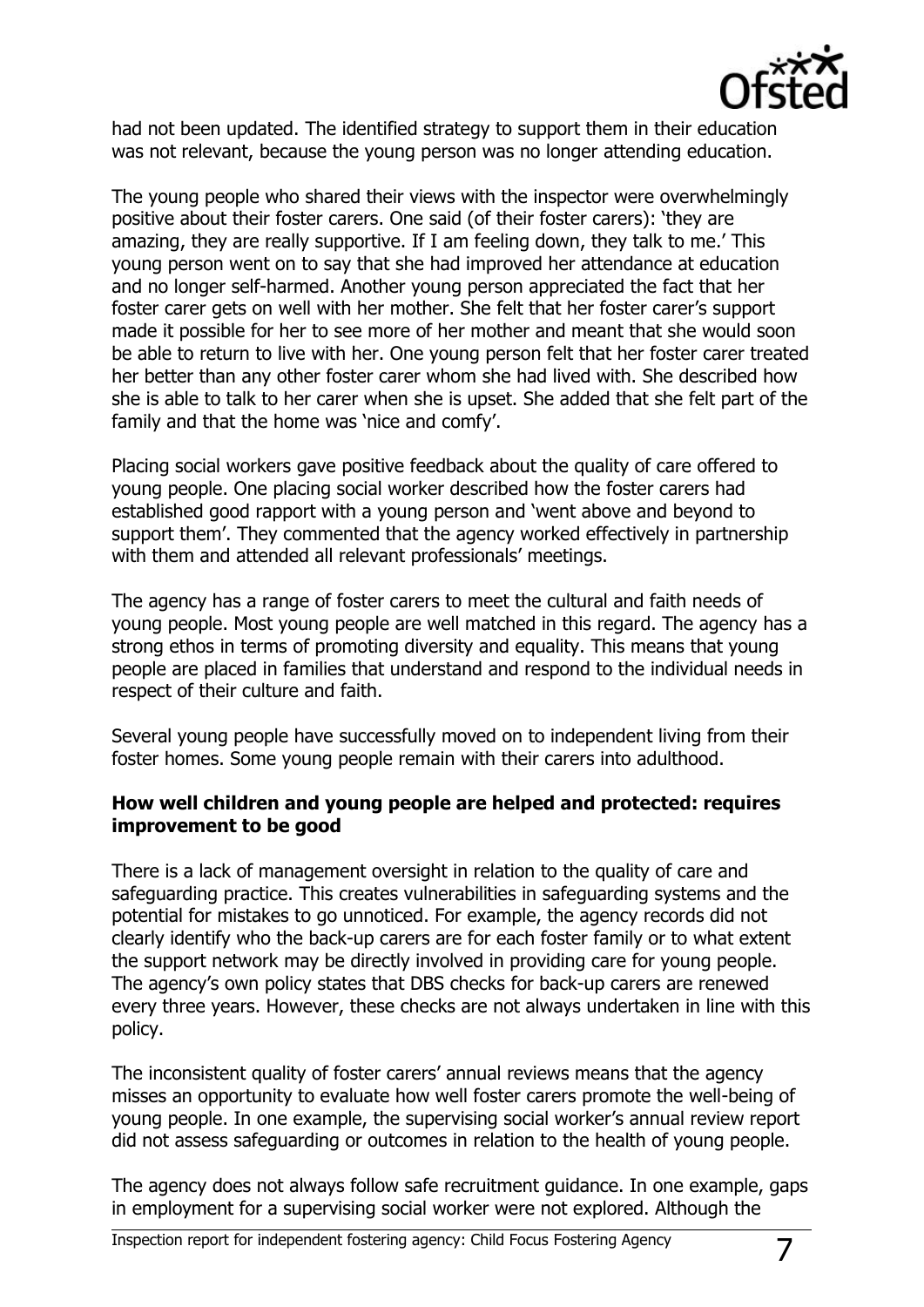

records evidence that the references had been checked and verified, they are not always signed or dated. In addition, the agency does not always evidence that it has obtained any proof of address of panel members. This creates a risk that the agency employs staff who are not suitable to work with vulnerable young people. All staff are suitably qualified, have suitable references and are checked with DBS to ensure that they are of good character.

The fostering panel is effective in supporting safe recruitment and approval of foster carers. Members closely examine form F assessments to ensure that they are of good quality. Foster carers undergo a thorough assessment and all relevant checks are completed to ensure that they are suitable for the role. The panel also meets to consider allegations raised by young people or any concerns about the quality of care provided. It makes recommendations on how concerns can be addressed in order to ensure that foster carers continue to provide safe care for young people.

The agency takes care to ensure that young people are matched to carers who can meet their needs. Each young person has an individual risk assessment that identifies areas of vulnerability, and a clear safety plan is in place to reduce the risk of harm. These risk assessments are comprehensive, and are regularly updated while actions to keep young people safe are carried out.

Foster carers act in line with procedures in response to young people who run away or go missing from care. Most young people do not go missing, and some young people reduce such behaviour as a result of the care and support that they receive. Foster carers display genuine commitment to young people and provide a nurturing, caring environment. This helps young people to feel cared for and to feel safe.

The agency works effectively in partnership with placing authorities in response to concerns and allegations. It shares all relevant information in a timely manner and ensures that all concerns are investigated in an impartial way. The agency usually notifies Ofsted when serious incidents occur, but on one occasion this did not happen. This incident was managed effectively and no harm occurred as a result of this oversight.

The agency carries out regular health and safety checks to ensure that the home environment is free from hazards, thus avoiding preventable harm.

Young people know how to complain. Supervising social workers spend time with them when they visit. The views of young people are regularly sought to ensure that their experiences of care are known and understood. However, the agency's policy in respect of handling complaints is unclear about how complaints will be recorded. This means that the complaints process is not as transparent as it needs to be to ensure that all concerns are adequately addressed.

**The effectiveness of leaders and managers: requires improvement to be**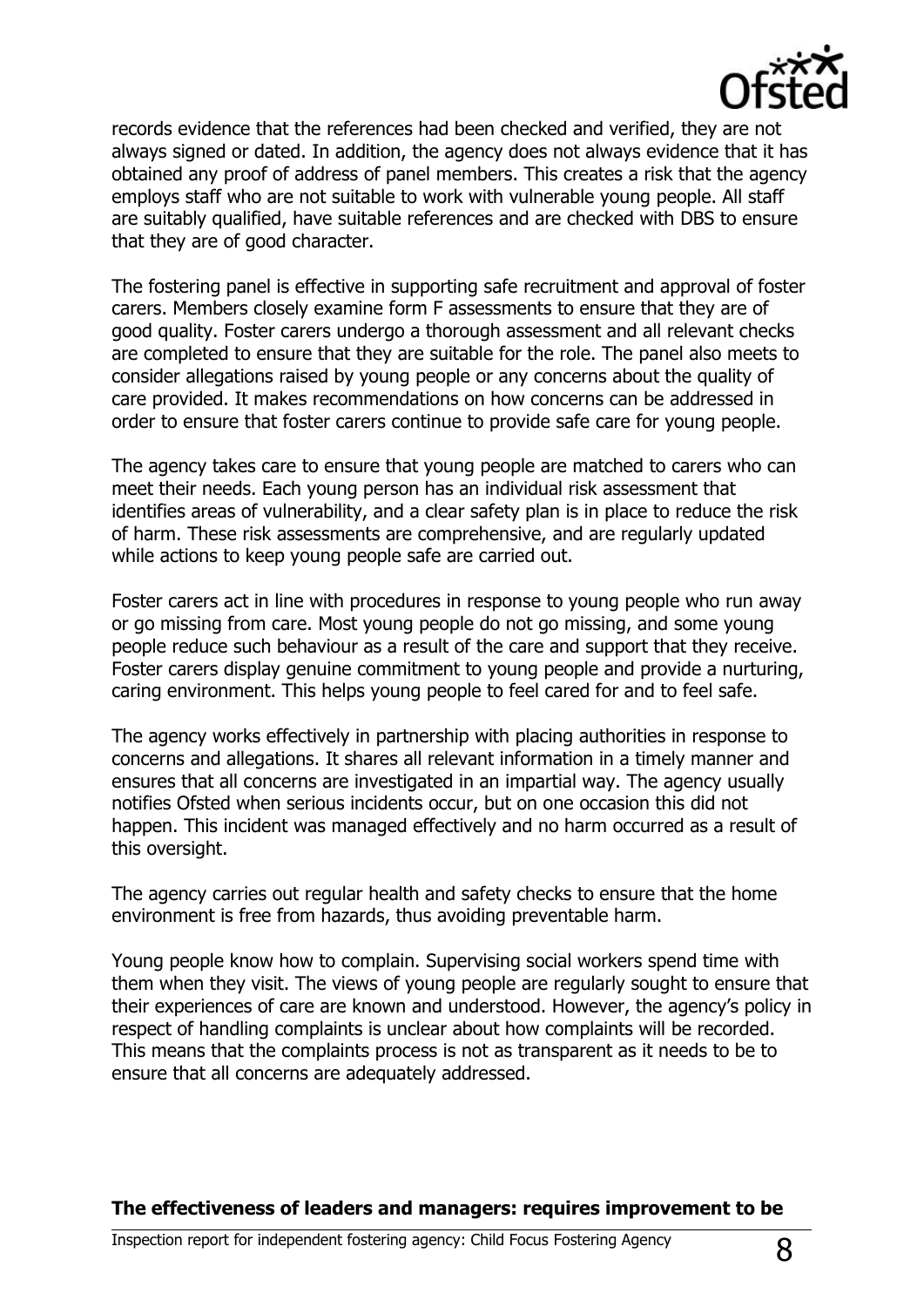

#### **good**

The registered manager post is currently vacant. The acting manager recently resigned and the agency is actively seeking to recruit a new manager. The current arrangements are that the responsible individual will provide management support and assume day-to-day management of the agency. She is a qualified social worker and suitably experienced for this role. The responsible individual was not available to facilitate this inspection. This task was undertaken by the agency's quality assurance manager.

The absence of adequate systems to monitor the quality of care provided to young people has had a significant impact on the judgement in all areas of this inspection. The agency was unable to demonstrate that it has sufficient oversight to understand the strengths and weaknesses of the service. One management report on the quality of care was available for inspection. This report did not relate to recent practice, nor did it provide any clear evaluation of how young people are supported to make progress in key areas such as health and education. The agency does not demonstrate how the views of young people are used to improve the service. In summary, the agency is unable to demonstrate how its interventions are making a positive difference for all young people in placement.

The agency has improved recording in some areas in recent months. The supervision of foster carers is clearly evidenced, and risk assessments are of good quality and regularly updated. Despite this improvement, some shortfalls remain in relation to support plans not being updated, and foster carer annual review reports not being undertaken or being of poor quality. This demonstrates that the agency's quality assurance systems are not fully effective. The agency does not comply with all of the relevant regulations and standards.

Supervising social workers comment positively on the support and guidance that they receive from senior staff. They say that they had regular, formal supervision with the previous manager and confirm that arrangements are in place for this to continue with the new interim manager. Staff meet regularly as a team, and take part in reflective practice and peer-learning sessions. This helps them to share good practice and keeps their knowledge in key areas, such as safeguarding, up to date.

Placing social workers give positive feedback in relation to the agency's ability to work effectively in partnership with them. When the needs of young people are not being met in accordance with their relevant care plans, the agency provides a constructive challenge to the professional network. This helps to ensure that care planning remains on track and is informed by the agency's own assessment as to how young people are responding to the support offered to them.

The agency is undergoing a significant transition period due to the resignation of the previous registered manager and because of changes to key personnel in recent months. The quality assurance manager indicated that the agency is prioritising its efforts to ensure that the quality of the day-to-day care of the young people is maintained. The positive feedback from young people during this inspection suggests that they feel supported and have a positive experience of care in their foster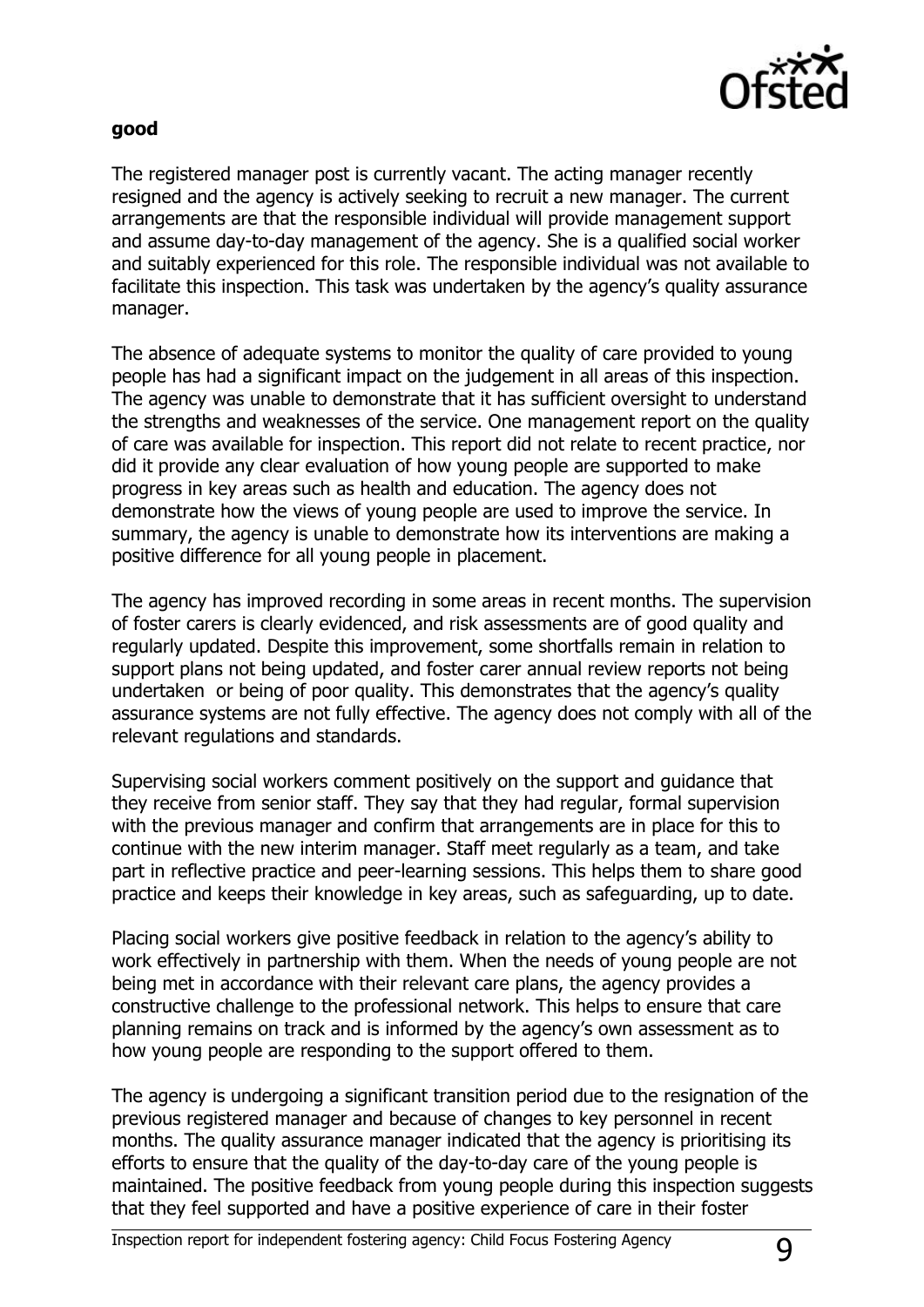

families.

The agency organises a range of events for young people and foster carers. Young people are supported to enjoy a range of positive activities. Furthermore, foster carers have access to a useful support network to share their experiences.

The agency has made some improvements in response to the shortfalls identified at the last inspection. The agency now notifies Ofsted when serious incidents occur (with one exception). Current practice in relation to using the views of young people to inform staff appraisals was not tested. This is because all of the supervising social workers had been in place for less than one year, so they have not yet had an appraisal.

# **Information about this inspection**

Inspectors have looked closely at the experiences and progress of children and young people. Inspectors considered the quality of work and the difference made to the lives of children and young people. They watched how professional staff work with children and young people and each other and discussed the effectiveness of help and care provided. Wherever possible, they talked to children and young people and their families. In addition, the inspectors have tried to understand what the independent fostering agency knows about how well it is performing, how well it is doing and what difference it is making for the children and young people whom it is trying to help, protect and look after.

Using the 'Social care common inspection framework', this inspection was carried out under the Care Standards Act 2000 to assess the effectiveness of the service, how it meets the core functions of the service as set out in legislation, and to consider how well it complies with the Fostering Services (England) Regulations 2011 and the national minimum standards.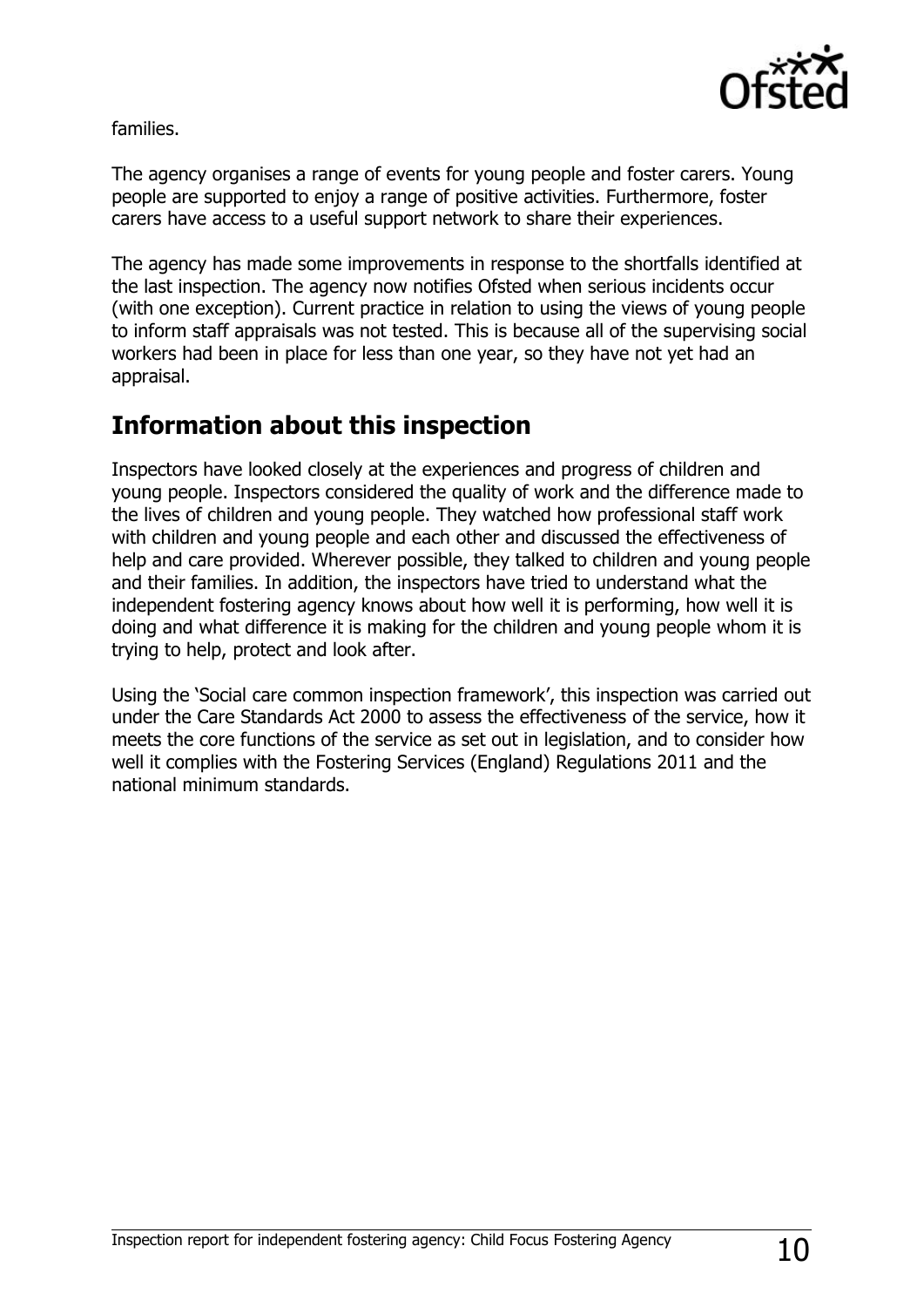

## **Independent fostering agency details**

**Unique reference number:** SC036628

**Registered provider:** Sherico Care Services Limited

**Registered provider address:** 2–4 Balmoral Road, London E10 5ND

**Responsible individual:** Veleta Hayles

**Registered manager:** Post vacant

**Telephone number:** 0208 558 7569

**Email address:** enquires@cffa.org.uk

## **Inspector**

Lee Kirwin, social care inspector